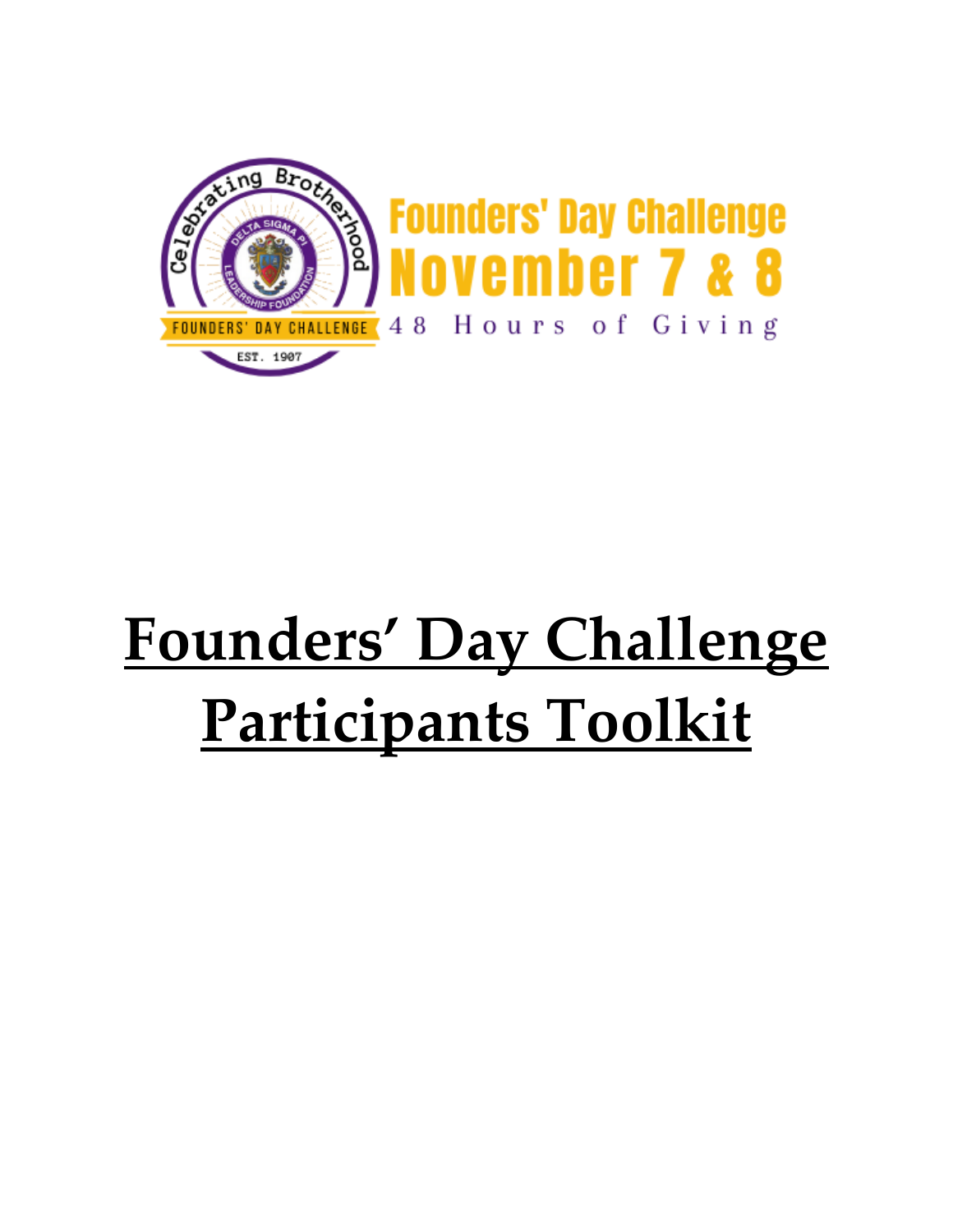

# **Quick Facts**

**When:** Sunday, November 7 – Monday, November 8, 2021 12:01 a.m. Eastern Sunday – 11:59 p.m. Eastern Monday

**What:** We need you! You will help reach thousands of Deltasig brothers and friends during the [2021 Founders'](http://www.dsp.org/fdc) Day Challenge (FDC)! During our 48 hours of giving, your energy, enthusiasm and love for Delta Sigma Pi will help us reach our goals. All Founders' Day Challenge Participants help directly impact our collegiate brothers, by providing funding that allows them to attend national Fraternity events such as LEAD, GCC and Presidents' Academy.

**URL:** <https://p2p.onecause.com/dspfoundersday>

**Primary Hashtag:** #DSPFoundersDay **Secondary Hashtag**: #DSPgives

**2021 Founders' Day Challenge Co-Chairs** Brennen Feder, *Arizona* 2021 National Collegian of the Year

Cody Vasquez, *Angelo State (TX)* 2020 National Collegian of the Year

# **Questions or comments about the Founders' Day Challenge?**

Please email Jeanine Triplett, Associate Executive Vice President, at [jeanine@dsp.org,](mailto:jeanine@dsp.org?subject=2021%20FDC%20Ambassador) or Brittany Kyger at **foundation@dsp.org** for assistance!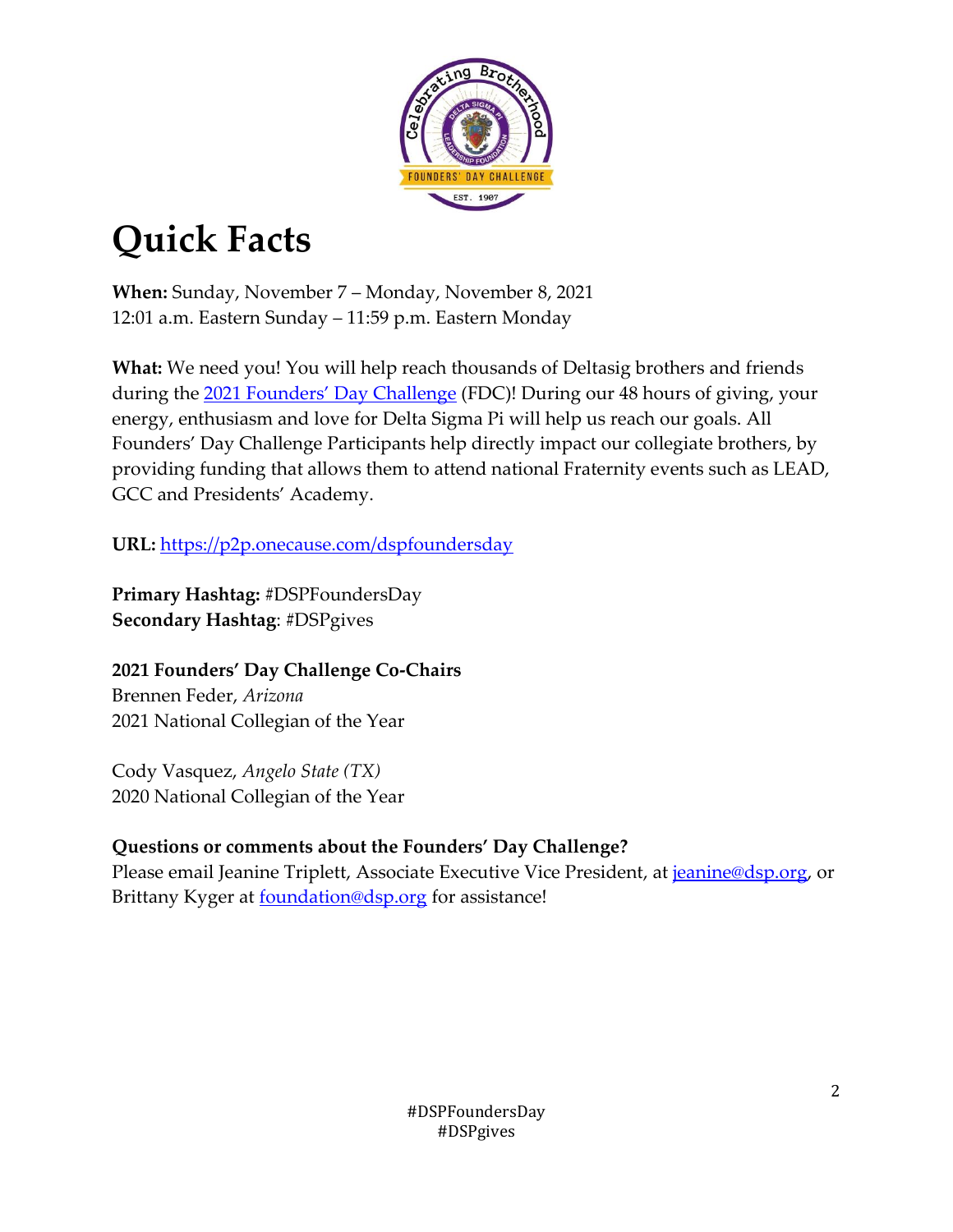

### **What makes a truly amazing Founders' Day Challenge (Founders' Day Challenge) Fundraiser?**

- You love Delta Sigma Pi and the opportunities we provide for ALL Deltasigs!
- You are comfortable encouraging your Deltasig network (your chapter brothers, alumni and anyone else you can think of!) to support the Delta Sigma Pi Leadership Foundation during our 48 hours of giving.
- You are excited to engage your Deltasig network through social media, email, direct messages and phone calls!

#### **What's next?**

After signing up as a participant, follow the action timeline below to get started!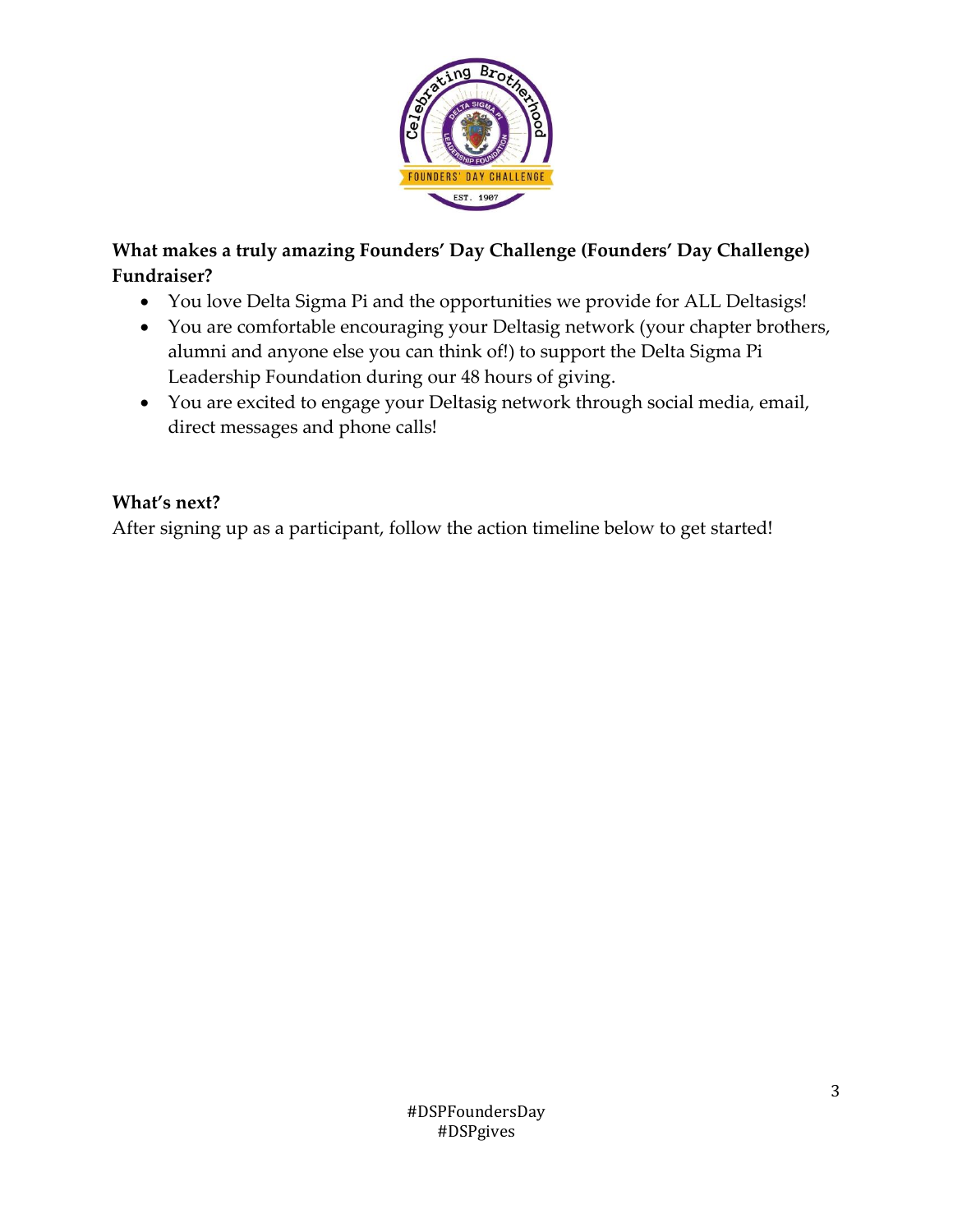

# **Delta Sigma Pi Social Media**

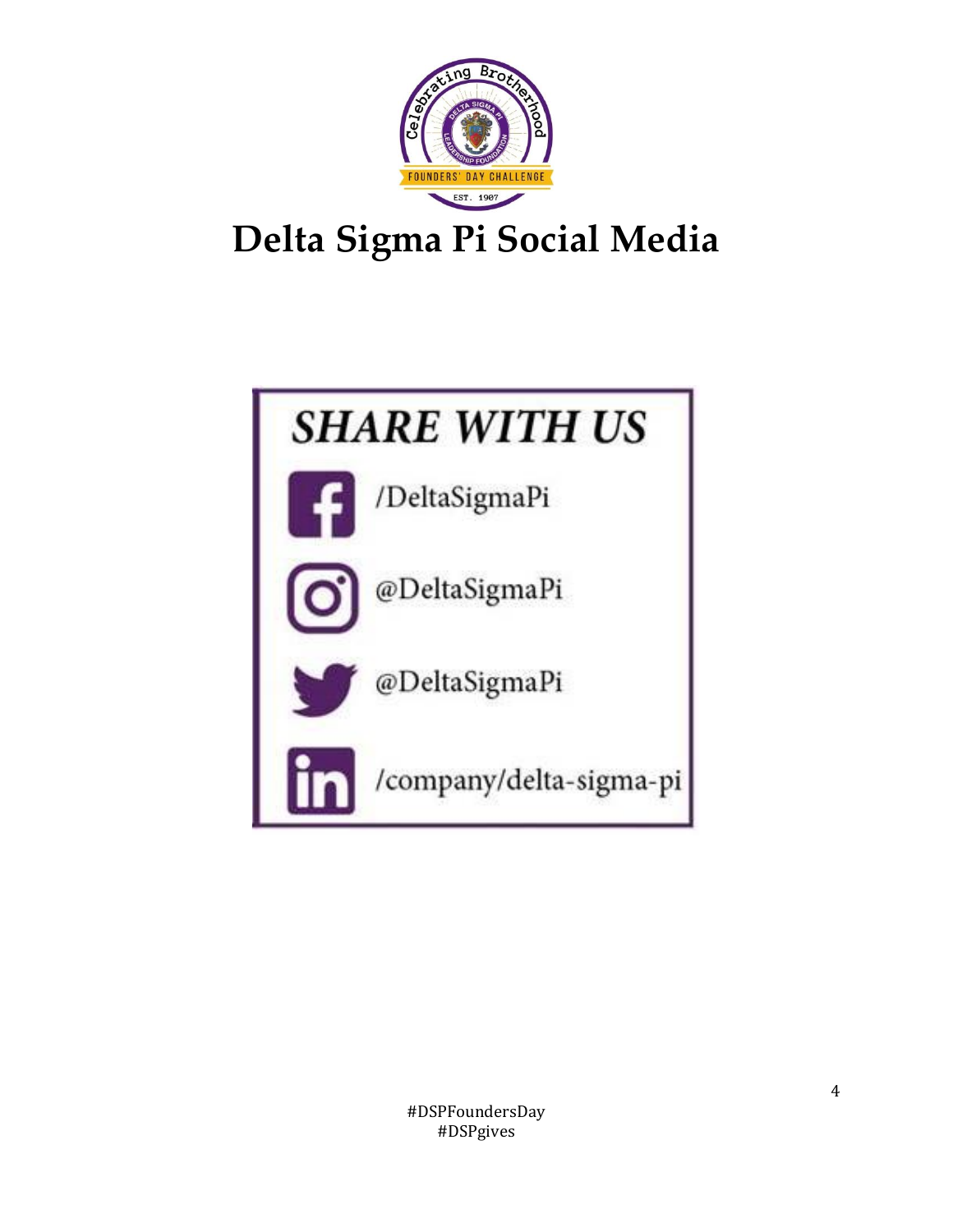

# **Action Timeline**

#### **Now through November 6**

- $\Box$  Read through this guide, and contact Jeanine Triplett, Associate Executive Vice President, at *jeanine@dsp.org*, with any questions or concerns.
- $\Box$  Watch the Webinar training: [https://dsp.zoom.us/rec/share/6Ht1sHt0SFpNZ3FmYn26vJIZij28CCptGHwCHVvC8c1z](https://dsp.zoom.us/rec/share/6Ht1sHt0SFpNZ3FmYn26vJIZij28CCptGHwCHVvC8c1zJhtizynMrFeSD_CwZ45U.P9WjmoAyw4-1O3XM) [JhtizynMrFeSD\\_CwZ45U.P9WjmoAyw4-1O3XM](https://dsp.zoom.us/rec/share/6Ht1sHt0SFpNZ3FmYn26vJIZij28CCptGHwCHVvC8c1zJhtizynMrFeSD_CwZ45U.P9WjmoAyw4-1O3XM) **Passcode:** 5vb%1LSK
- $\Box$  Like and share the Founders' Day Challenge promotions on Deltasig social media channels to start engaging your network.
- $\square$  Set up your participants page at [https://p2p.onecause.com/dspfoundersday.](https://p2p.onecause.com/dspfoundersday)
- □ Visit the Founders' Day Challenge Resource Page: [www.dsp.org/fdcresources](http://www.dsp.org/fdcresources)
- □ Add the Founders' Day Challenge social media image to your profile pictures.
- $\Box$  Schedule a one-on-one meeting with a Delta Sigma Pi Leadership Foundation staff member, if needed. To schedule a Zoom meeting, please contact [Brittany@dsp.org.](mailto:Brittany@dsp.org)
- $\Box$  Invite other Deltasigs to support Delta Sigma Pi collegiate members by making a donation to a Chapter Leadership Fund through the Founders' Day Challenge. *Note: Each donor has the option to choose which Chapter Leadership Fund (or Annual Campaign) they'd like to donate to!*

### **November 1 – Founders' Day is this month!**

- $\Box$  Make your plan
	- o How will you communicate with your Deltasig network?
	- o What social media posts will you post?
	- o Who will you email?
	- o Chat with on the phone?
	- o **Remember – people give to people!**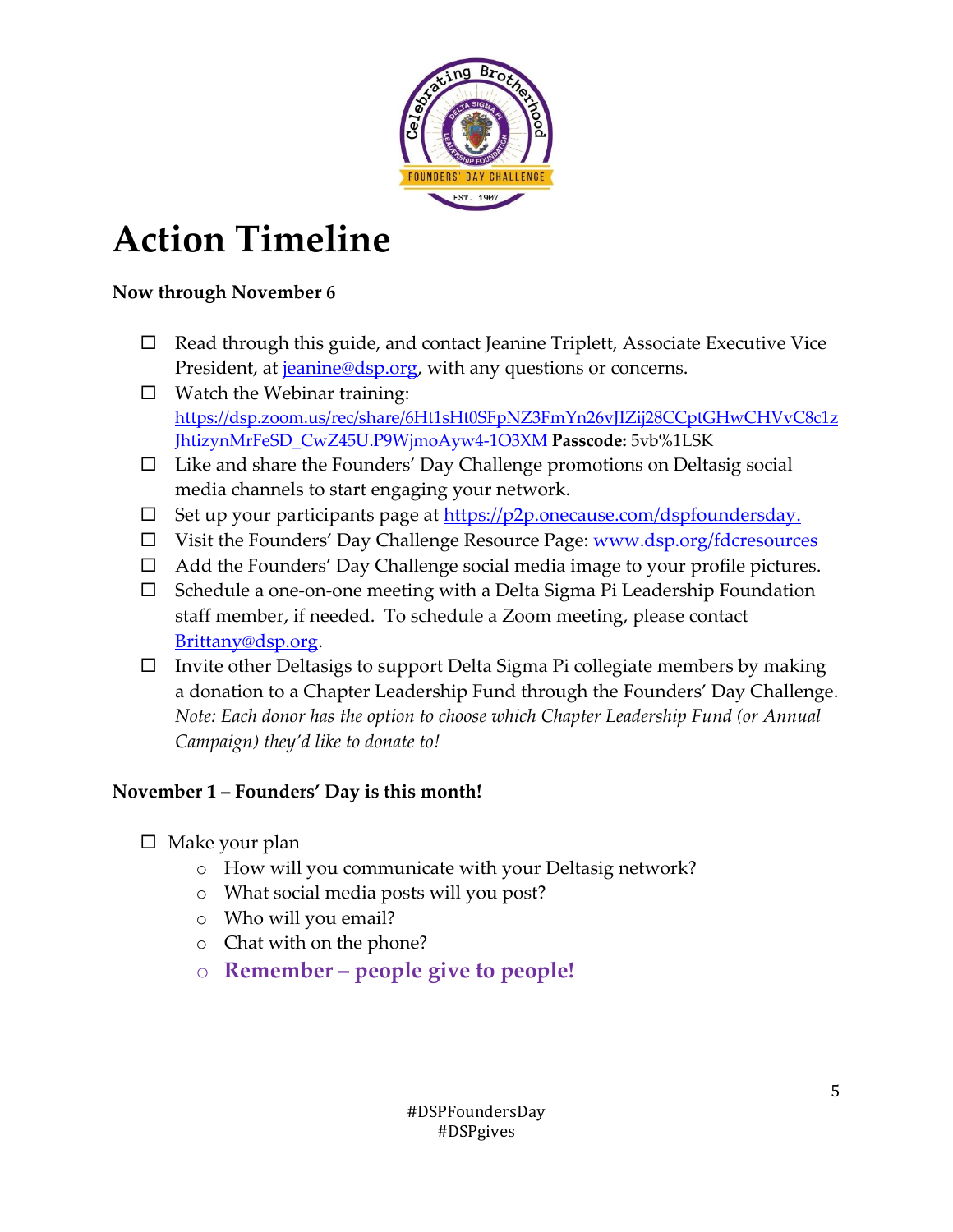

#### **November 1 to 6**

• Send "Founders' Day Challenge is coming!" emails or other forms of communication to your Deltasig family and friends to get them excited about Founders' Day Challenge!

### **November 7 & 8 – Founders' Day Challenge**

*The Founders' Day Challenge will kick off at 12:01 a.m. Eastern on November 7 and be active until November 8 at 11:59 p.m. Eastern.*

- $\Box$  Make your gift of at least \$19.07 via your personal participant's page.
- $\Box$  Host your Founders' Day event (optional).
- $\Box$  Using your personal participant's page, post in your Delta Sigma Pi groups (Facebook, LinkedIn and other group chats) and on your own social media platforms to encourage your Deltasig brothers to support Founders' Day Challenge!
	- o Post a throwback photo of you and/or chapter members during a Fraternity event on your preferred social media platform(s).
	- o Share why you give by using personal stories and memories and make sure all Deltasigs know it is time to give. Don't forget the hashtags!
		- Send emails (see page 8)
		- Send Facebook messages (see page 11)
		- Text
		- Share on Instagram stories
		- **Tweet**
- $\square$  Like and share posts from the Delta Sigma Pi social media platforms.
- $\Box$  Tag friends on social media throughout the day to encourage giving and to say "thanks!"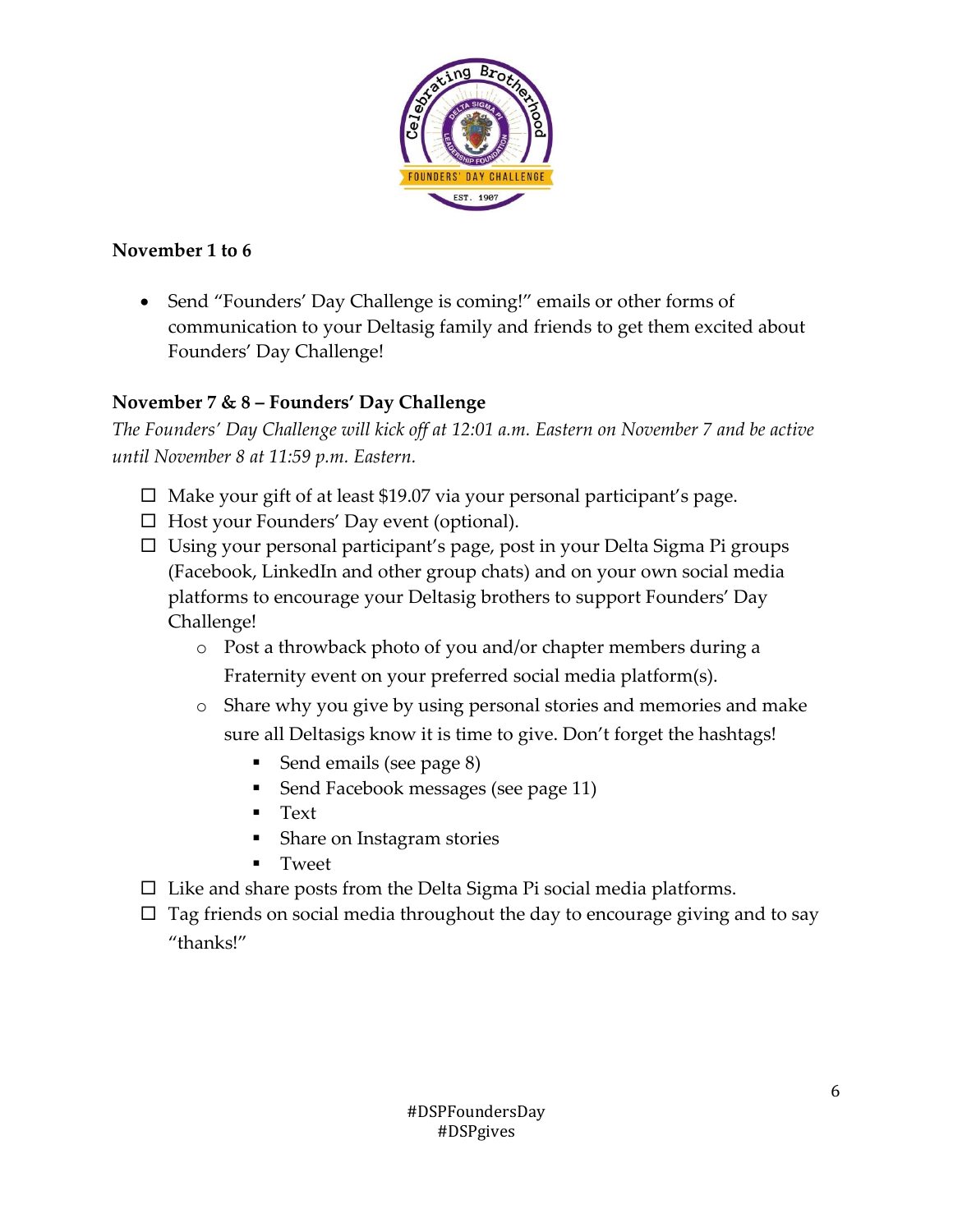

- $\Box$  Log in to your participant's page and/or team pages throughout the event to see the impact you are having.
	- o Checking the donor wall (under "What's Happening" on the top navigation bar of the Founders' Day Challenge Page) to see if other individuals you know made a gift outside of your participant's page.

#### **November 9 and beyond**

- Thank your Deltasig brothers and friends for participating. We could not have been successful without them.
- Like and share social media updates about the event from Delta Sigma Pi's social media platforms .
- Chapter incentives will be awarded after the challenge ends! Stay tuned for more info on those incentives.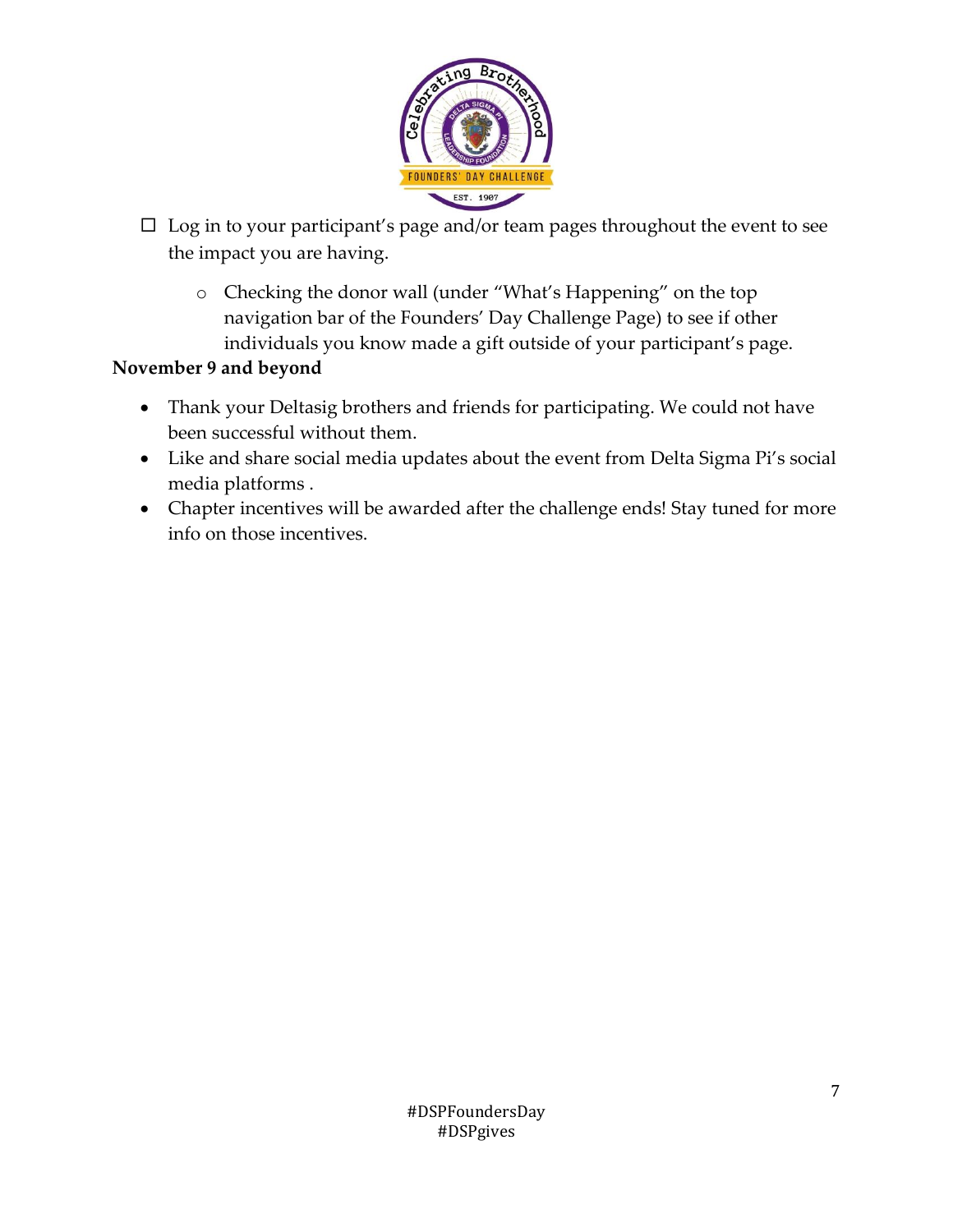

# **Sample Messaging**

**Email to Deltasig brothers before the event.**

**Subject Line:** Delta Sigma Pi needs you on November 7-8!

Dear [First Name],

We are just a few days away from Deltasig's Founders' Day Challenge! To celebrate Delta Sigma Pi and our founders, we will host 48 hours of giving beginning on Sunday, November 7! This is the perfect opportunity to give to give back to collegiate chapters and allow our young brothers the chance to attend a national Fraternity event!

I will be making my gift on Founders' Day because [insert reason why you are supporting the challenge].

### **Will you join me November 7-8 in supporting Delta Sigma Pi's Founders' Day Challenge?**

Your gift helps send collegiate brothers to national Fraternity events such as LEAD, Grand Chapter Congress, Presidents' Academy and more!

I hope you will join me on Sunday, November 7 in supporting our collegiate brothers!

Fraternally, [Your Name]

P.S. Learn more about the Founders' Day Challenge and make your gift during Founders' Day Challenge! {personal participants page}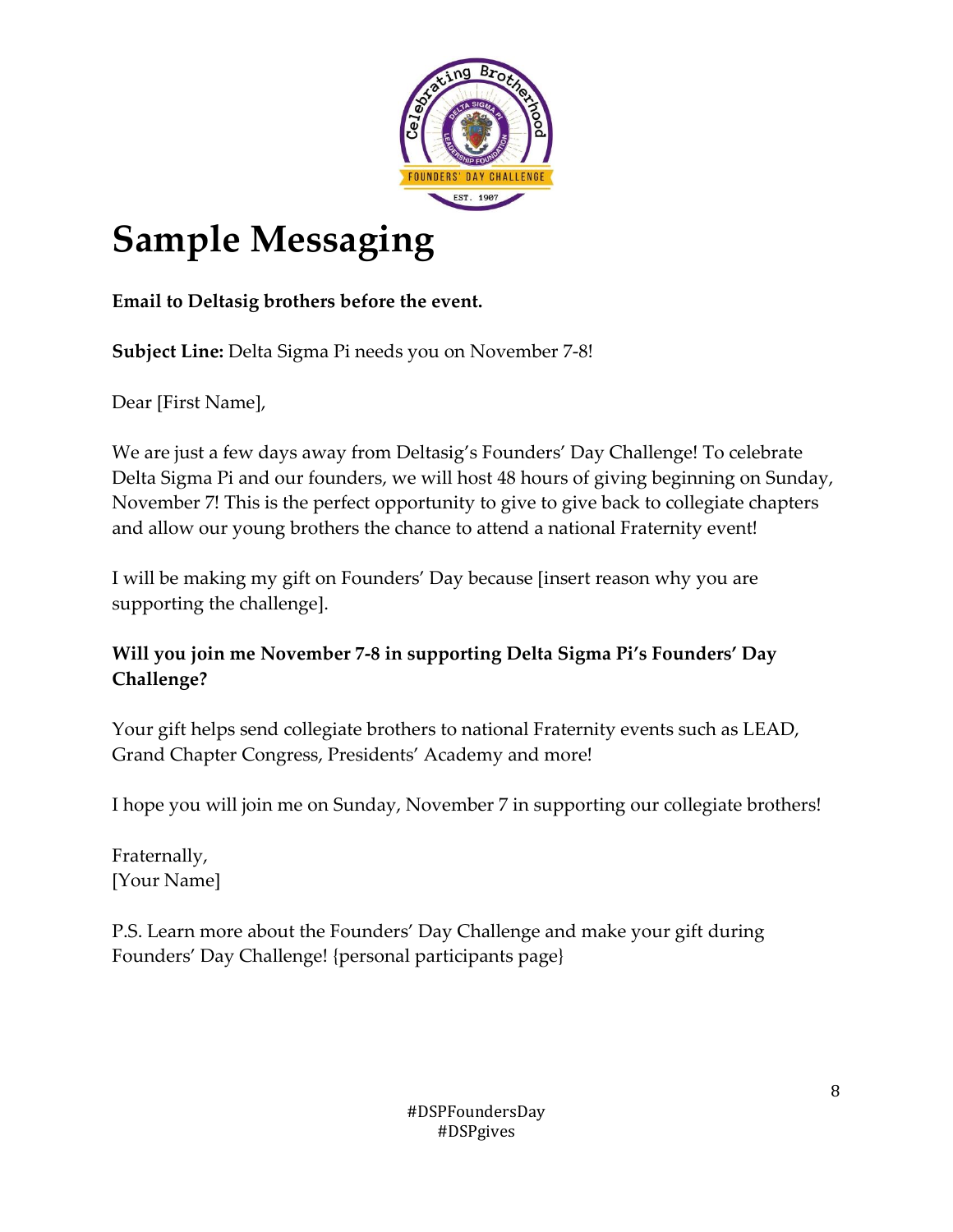

#### **Email to Deltasig network on November 7, 2021**

**Subject line:** Delta Sigma Pi's Founders' Day Challenge is Today!

Dear [First Name],

Today is the day! Please join me in supporting Delta Sigma Pi during our Founders' Day Challenge – <https://p2p.onecause.com/dspfoundersday>. The Founders' Day Challenge is helping us kick off our Founders' Day celebrations and 114 years of brotherhood!

I am excited to give to the [Chapter Leadership Fund Name or Leadership Foundation Annual Fund] because [Insert reason why you are supporting.]. I invite you to join me for 48 hours of giving to support Delta Sigma Pi Chapter Leadership Funds.

Follow *Founders' Day Challenge* through social media by using the hashtags #DSPFoundersDay and #DSPgives. Thank you for your support of Delta Sigma Pi Leadership Foundation and collegiate members!

Fraternally, [Your Name]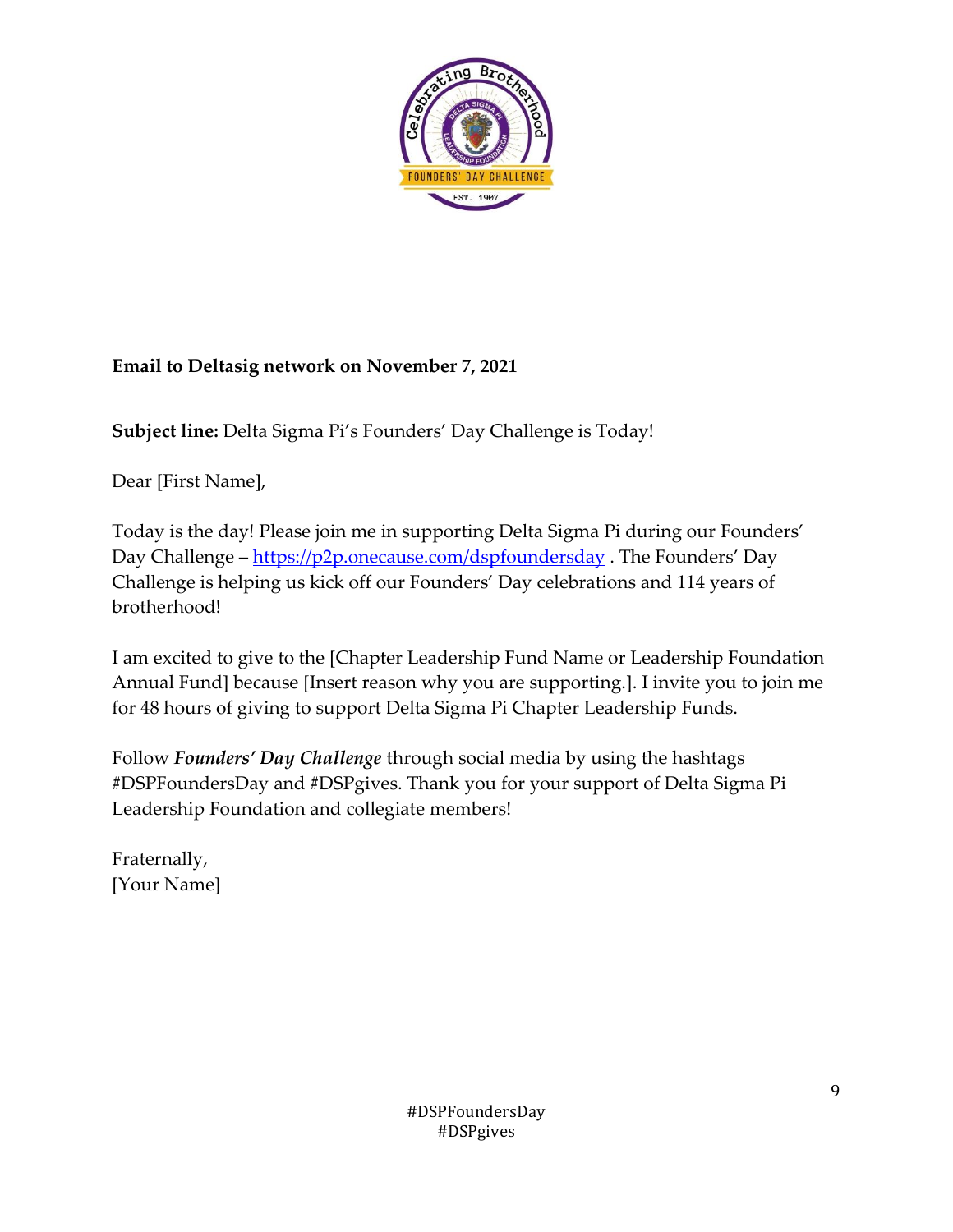

#### **Email/message to donors on November 9**

**Subject line:** Thank you!

Dear [First Name],

I hope you had a great Founders' Day!

Thank you for supporting Delta Sigma Pi's Founders' Day Challenge. Together, we raised more than \$XXX,XXX! Thank you for helping us participate in this year's Founders' Day celebrations by making a gift to the Founders' Day Challenge. Today, we are celebrating and reflecting on the four Founding Brothers who created our beloved Fraternity and creating Delta Sigma Pi's next chapter.

We came together to celebrate #DSPFoundersDay and help our young collegiate members! Because of your generosity, our chapters will be able to send brothers to LEAD events, Grand Chapter Congress, host professional and development speakers and more!

If you have specific questions regarding your gift, please email **Foundation@dsp.org** or call (513) 523-1907. The success of Founders' Day 2021 would not have been possible without you! Thank you for your generosity.

Happy Founders' Day!

Fraternally,

[Your Name]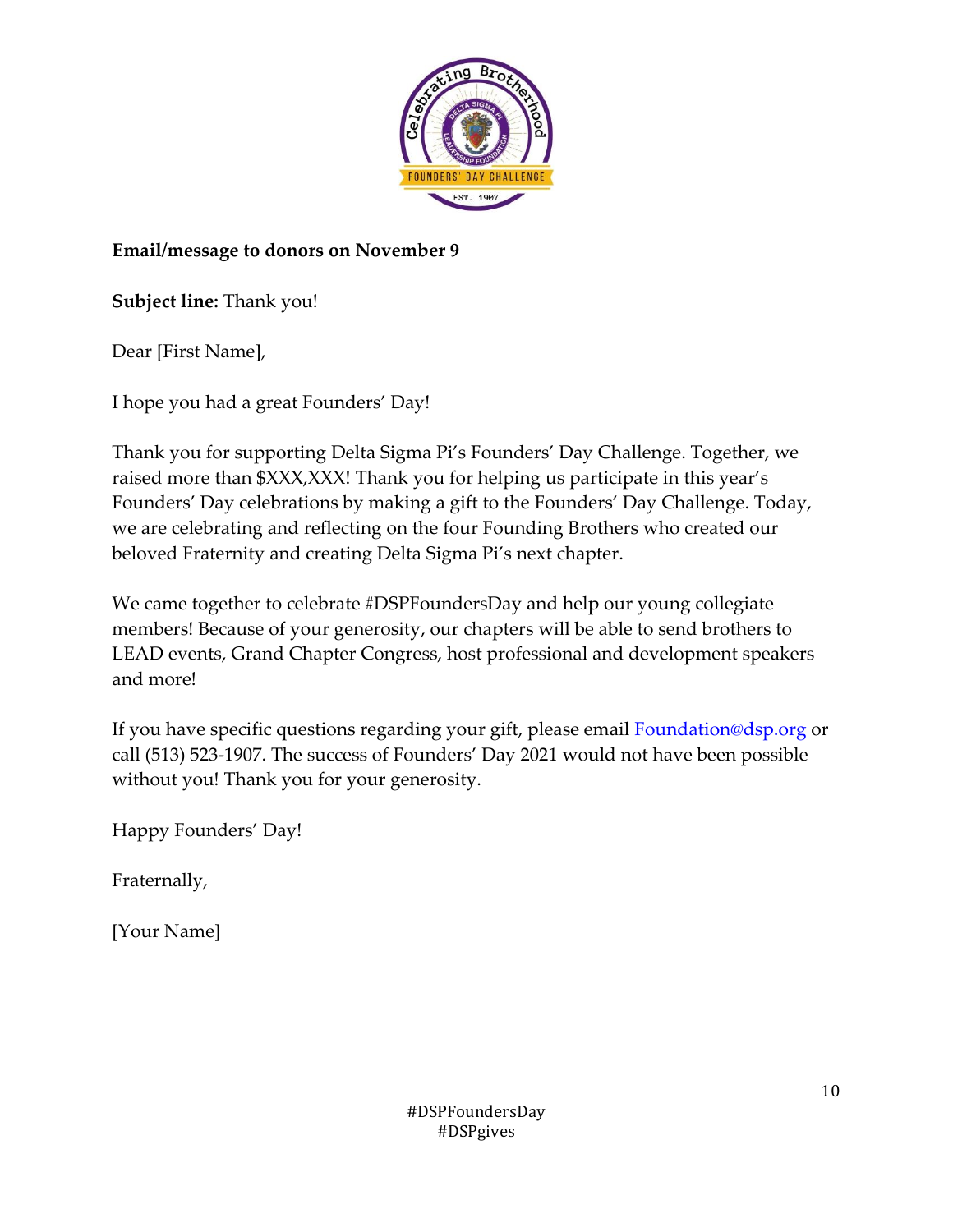

# **Social Media Posts**

*You do not have to be active on social media to participate in the Founders' Day Challenge campaign. However, if you are, here are some suggested posts that you can use.*

### **5-7 days out**

{YOUR INITIATION DATE} is a day I'll never forget. It's the first day I wore the badge of Deltasig. In honor of that day, I plan to support our Founders' Day Challenge on November 7-8, 2021. Will you join me? #DSPFoundersDay #DSPgives <personal page link>

Helping to kick off Founders' Day celebrations, the Delta Sigma Pi Leadership Foundation will celebrate #DSPFoundersDay with our Founders' Day Challenge. No matter where you are on November 7-8, I hope you will join me in celebrating 114 years of brotherhood at<https://p2p.onecause.com/dspfoundersday> #DSPFoundersDay #DSPgives

Mark your calendar! The Founders' Day Challenge is on November 7-8! Learn more about how you can join me and all of Delta Sigma Pi to support our Fraternity on that day – {your participants page} #DSPFoundersDay #DSPgives [https://p2p.onecause.com/dspfoundersday.](https://p2p.onecause.com/dspfoundersday)

#### **Tag your favorite Deltasig in a #tbt post:**

"#TBT and these lovely brothers – so glad Delta Sigma Pi brought us together … I hope they will join me in supporting the Founders' Day Challenge!" *Participants page* #DSPFoundersDay #DSPgives

**Use a picture of your dorm, apartment, business school building, etc.** "So many fun memories at *insert address, building nickname or building name*!" *Participants page* #DSPFoundersDay #DSPgives

Remember when …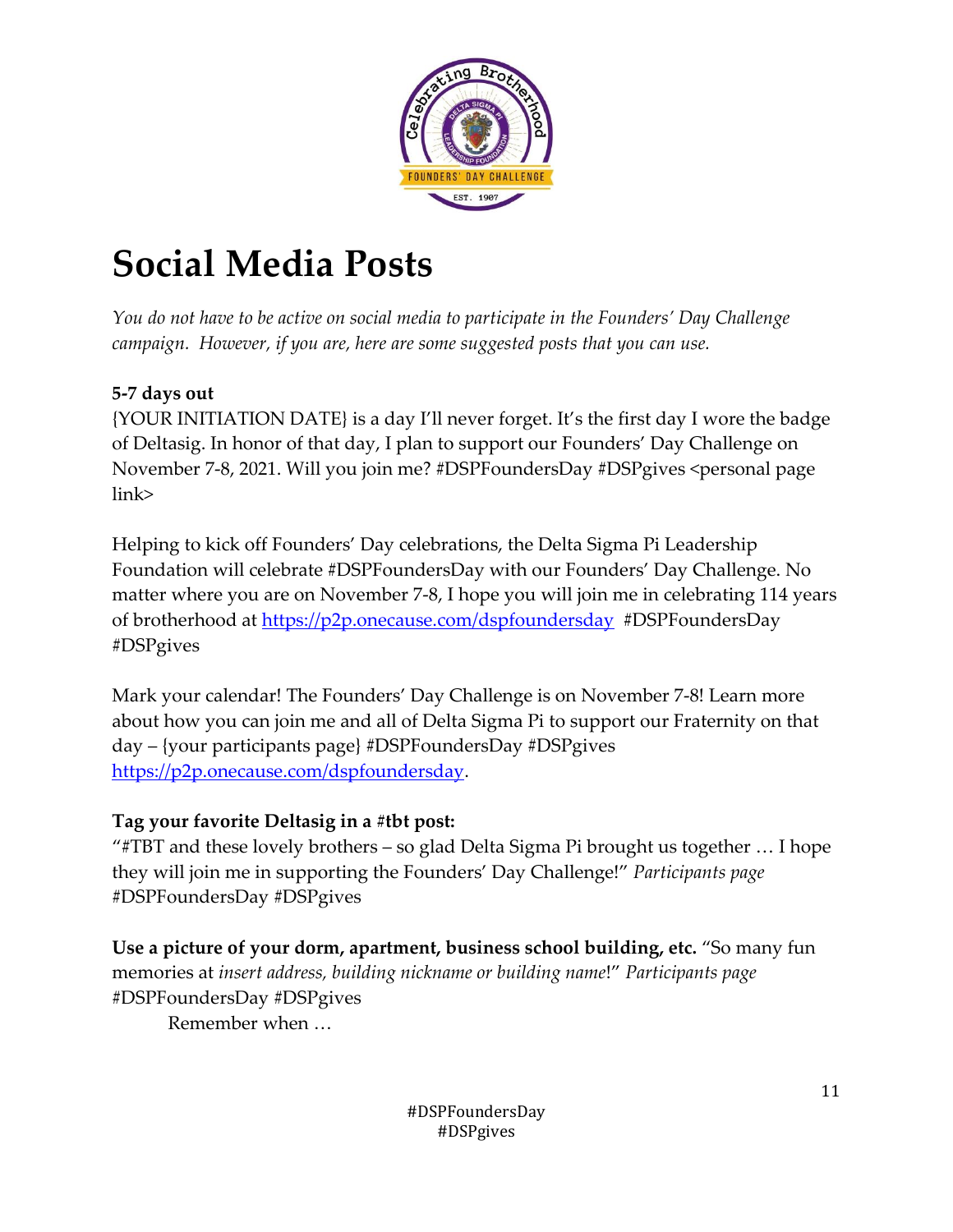

## **LEAD or GCC**

Did you participate in a LEAD School, LEAD Provincial Conference or GCC? Tag brothers you met there, post a picture and encourage them to support Founders' Day Challenge! #DSPFoundersDay #DSPgives *Participants page*

### **Favorite Deltasig Moment**

"What a night/day/weekend when <u>event</u> happened!" Don't you remember <u>brother</u> name, brother name, brother name and brother name? gave us so much – now it is our turn to pay it forward! Together, we can support the future of Delta Sigma Pi by giving a gift to the Founders' Day Challenge!" *Participants page* #DSPFoundersDay #DSPgives

#### **General**

"When you believe in *something/someone/a specific cause*, you support their efforts by giving of your *time and/or monetary gifts*. Because I believe in Delta Sigma Pi, I made my gift to support Delta Sigma Pi's Founders' Day Challenge – join me!" *Participants page* #DSPFoundersDay #DSPgives

114 years ago, a legacy was created that has reached more than 300,000 brothers. Today, we honor our Founders by celebrating our brotherhood with the Founders' Day Challenge. It's a chance for every brother to be part of something amazing. I believe in Delta Sigma Pi– do you? *Participants page* #DSPFoundersDay #DSPgives

"I just supported [Chapter] Chapter Leadership Fund via the Founders' Day Challenge … I challenge my brothers to do the same!" *Participants page* #DSPFoundersDay #DSPgives (**Tag brothers, chapter page and school.)**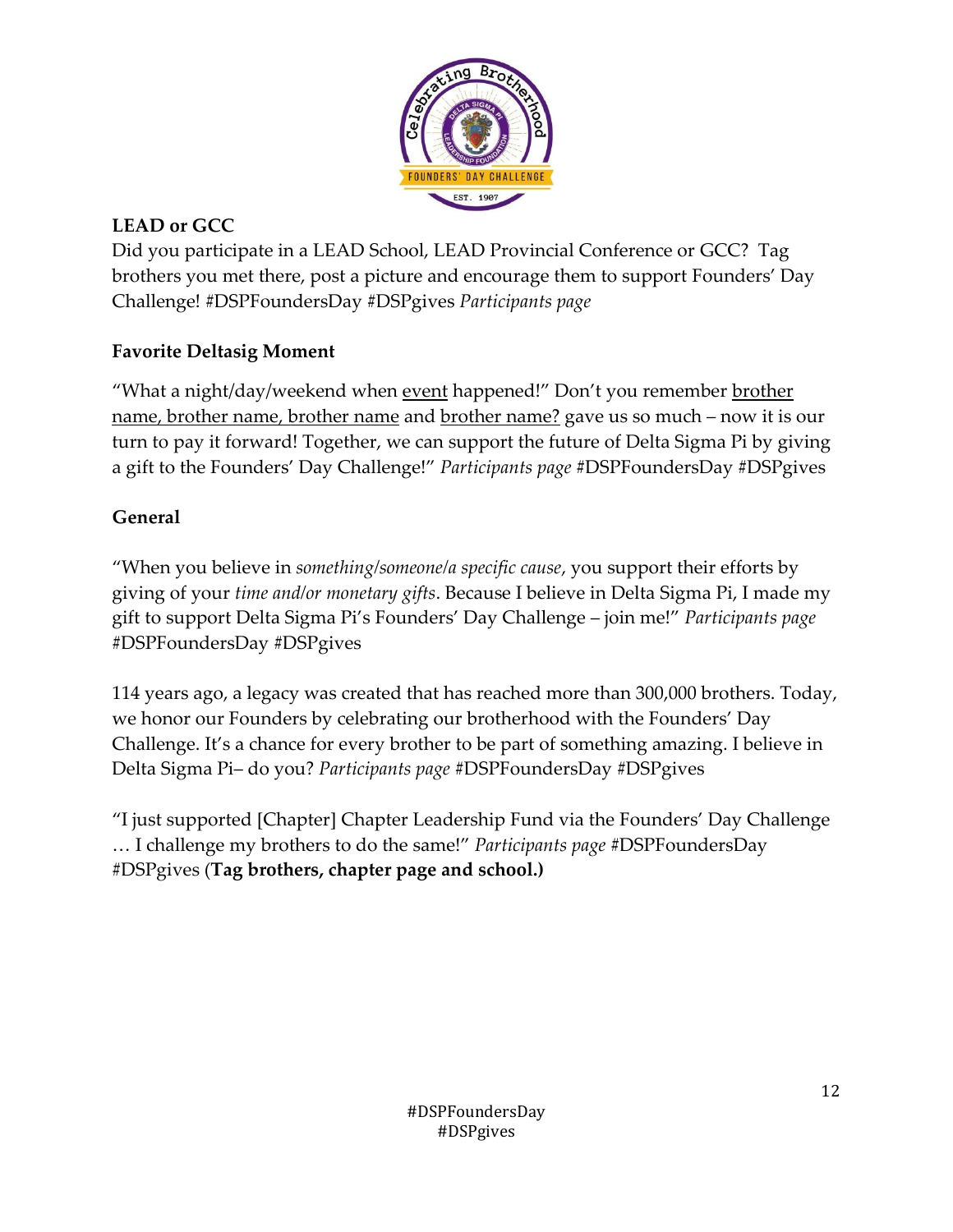

# **Frequently Asked Questions**

### **What is the Founders' Day Challenge?**

The first annual Founders' Day Challenge fundraising campaign begins at 12:01 a.m. (Eastern) Sunday, November 7 and ends at 11:59 p.m. (Eastern) November 8 for two days of giving. The purpose of the 2021 Founders' Day Challenge is to celebrate Founders' Day while supporting the heart of Delta Sigma Pi--our collegiate chapters--by collecting gifts from brothers, friends and family for each Chapter's Leadership Fund.

#### **What is a Chapter Leadership Fund?**

Chapter Leadership Funds (CLFs) are chapter-specific accounts within the Delta Sigma Pi Leadership Foundation created to receive charitable gifts restricted to each Delta Sigma Pi chapter. Collegiate chapters can request grants to defray the direct costs related to attending Fraternity events (LEAD Provincial Conferences, LEAD Schools, Grand Chapter Congress and Presidents' Academy) or to help cover the cost associated with hosting educational or leadership development speakers.

#### **How do I get started?!**

It's as simple as registering as a participant or joining or starting a team!

#### **What if my chapter is closed, can I give to another chapter?**

Absolutely! You can support any chapter(s) of your choosing or give to the Annual Campaign.

# **Can I just donate to the Annual Fund campaign and not a Chapter Leadership Fund?**

Yes! Just choose "Annual Campaign" under "I would like my gift to support the following".

**What if I want to organize a team to fundraise for the Founders' Day Challenge? Is that possible?** Of course! Just click "Join or Start a team" under the "Get Involved" tab on the [Founders' Day Homepage](https://p2p.onecause.com/dspfoundersday/home).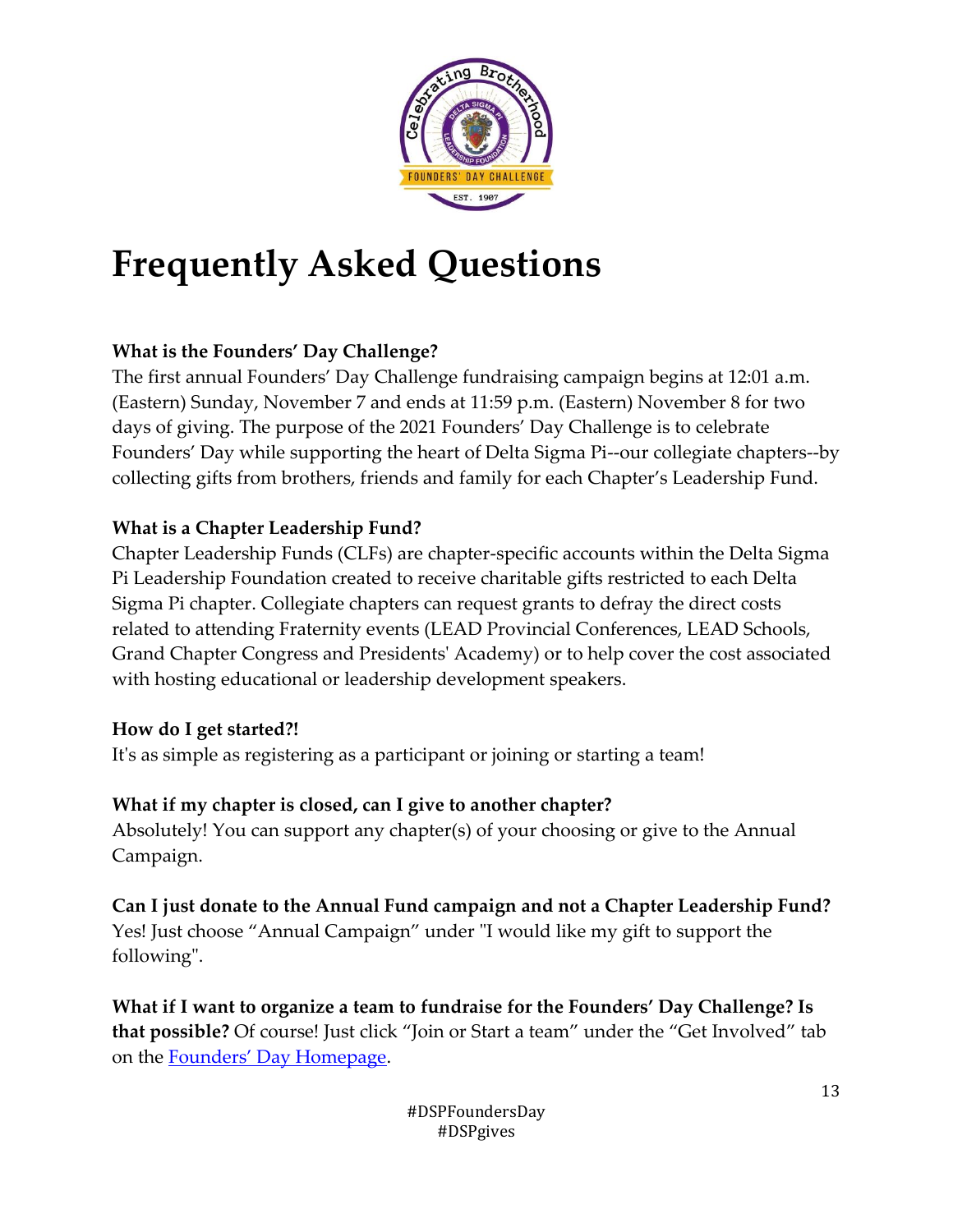

### **Will each collegiate chapter have their own fundraising page?**

Yes! Each chapter has the option to create their own team page or raise money individually.

### **Can anyone set up their own donation page?**

We encourage it! Anyone can create their own donation page without being a part of a team. Just click the "Register" button under the "Get Involved" tab on the Founders' [Day Challenge home page.](https://p2p.onecause.com/dspfoundersday/home)

## **I want to support my friend's team, but would prefer to donate to a different fund than they are supporting. Can I pick which fund I'm supporting?**

Yes! Each donor chooses which fund their donation supports.

### **Do I have to give online or can I mail a check to Central Office?**

You can make a donation online using the Founders' Day Challenge platform or you can mail your Founders' Day donation to the Central Office at 330 South Campus Avenue, Oxford, OH 45056. Please contact **[foundation@dsp.org](mailto:foundation@dsp.org)** with questions.

### **If our chapter hosts an event for Founders' Day, how can we maximize our gifts through the Founders' Day Challenge?**

We encourage all chapters to create a Founders' Day Challenge team and to utilize the tools within the team page. You can send emails inviting friends and family to participate, share your page on social media, create events and activities and more! If you host an in-person event, you can add any cash or check donations received during the event or collect gifts directly through the page during the event.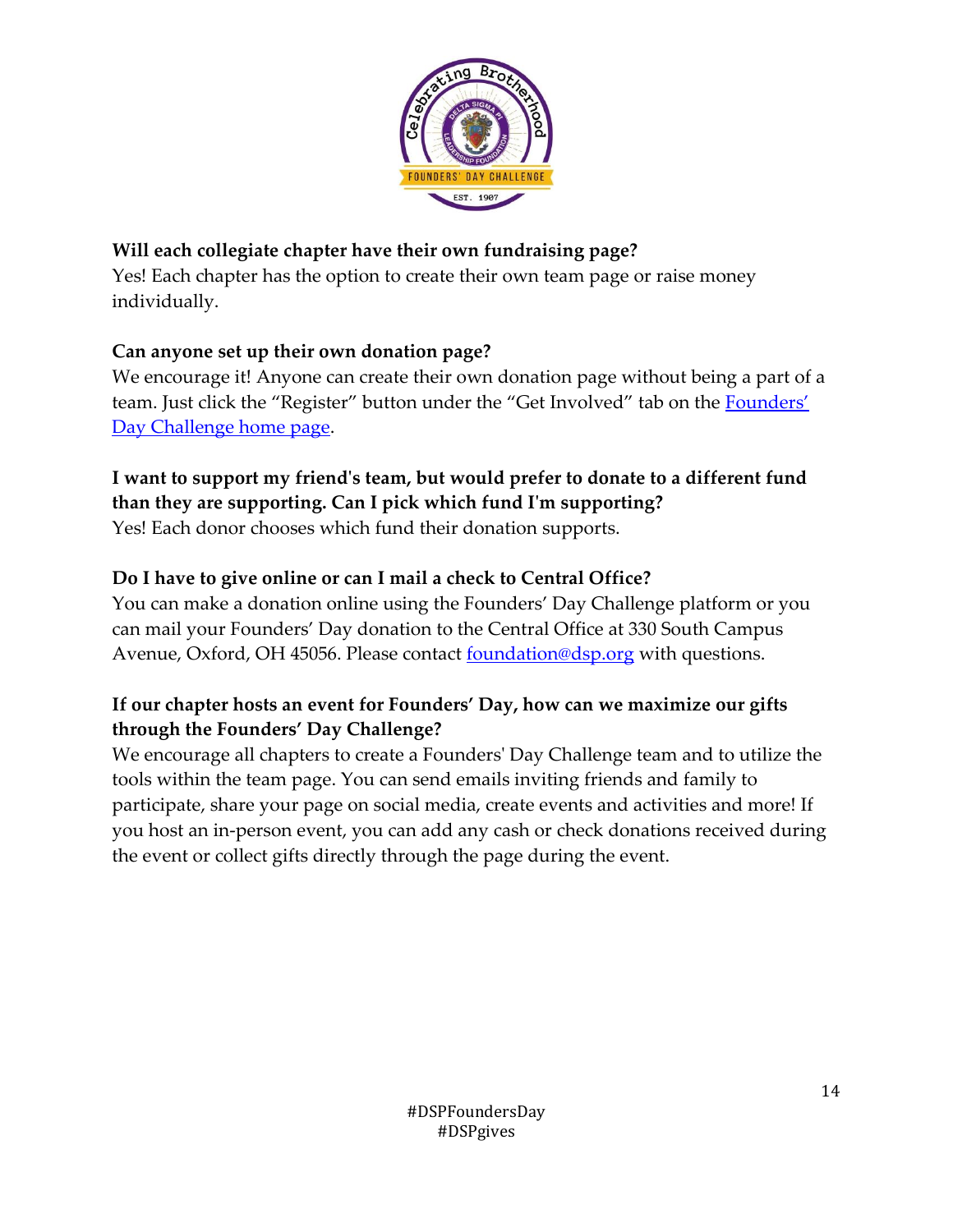

# **Founders' Day Challenge Image Library**

You can find downloadable versions of the images below at [www.dsp.org/fdcresources](http://www.dsp.org/fdcresources)



*Instagram, Facebook & LinkedIn Images*

#### *Zoom Background*



#DSPgives